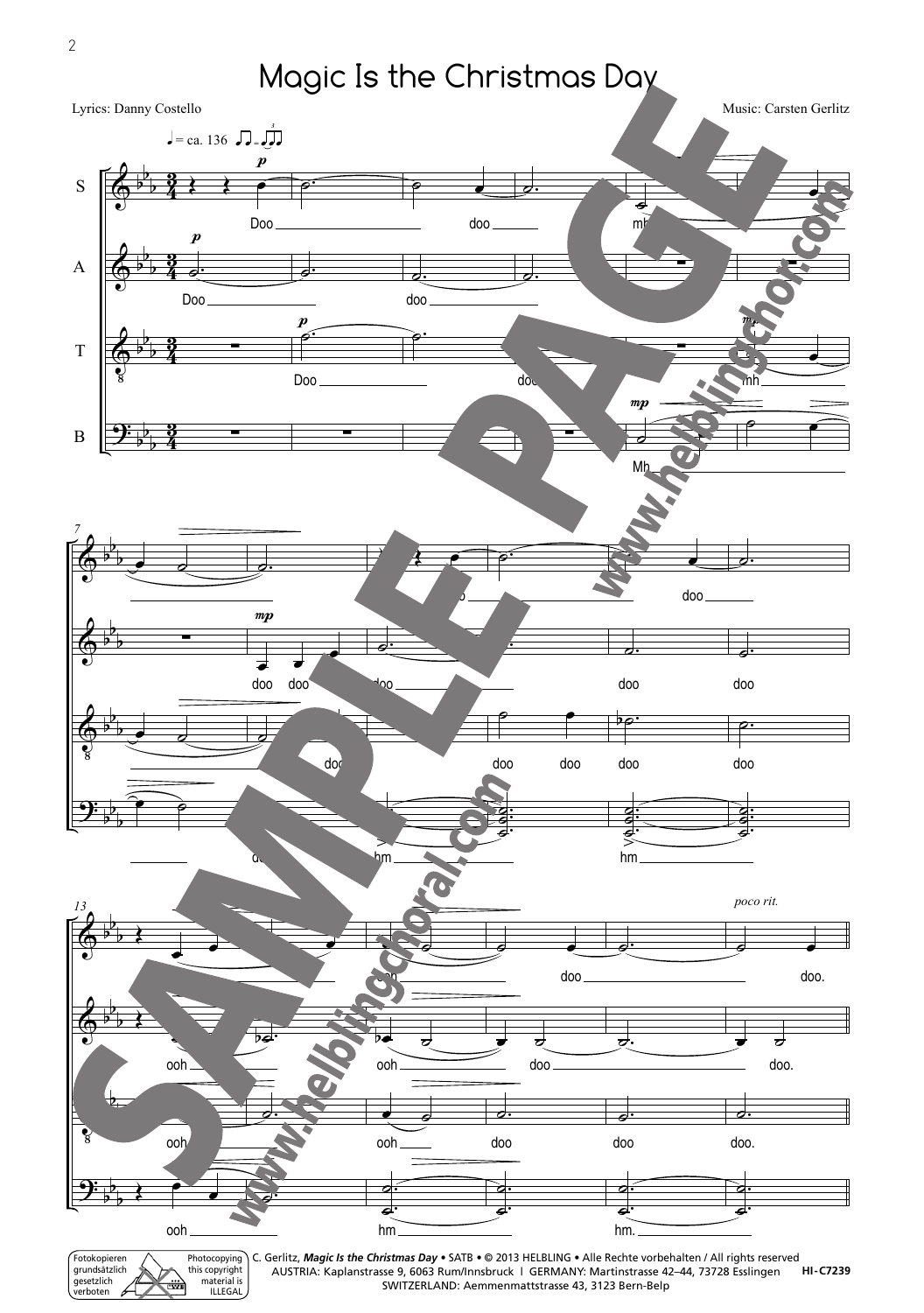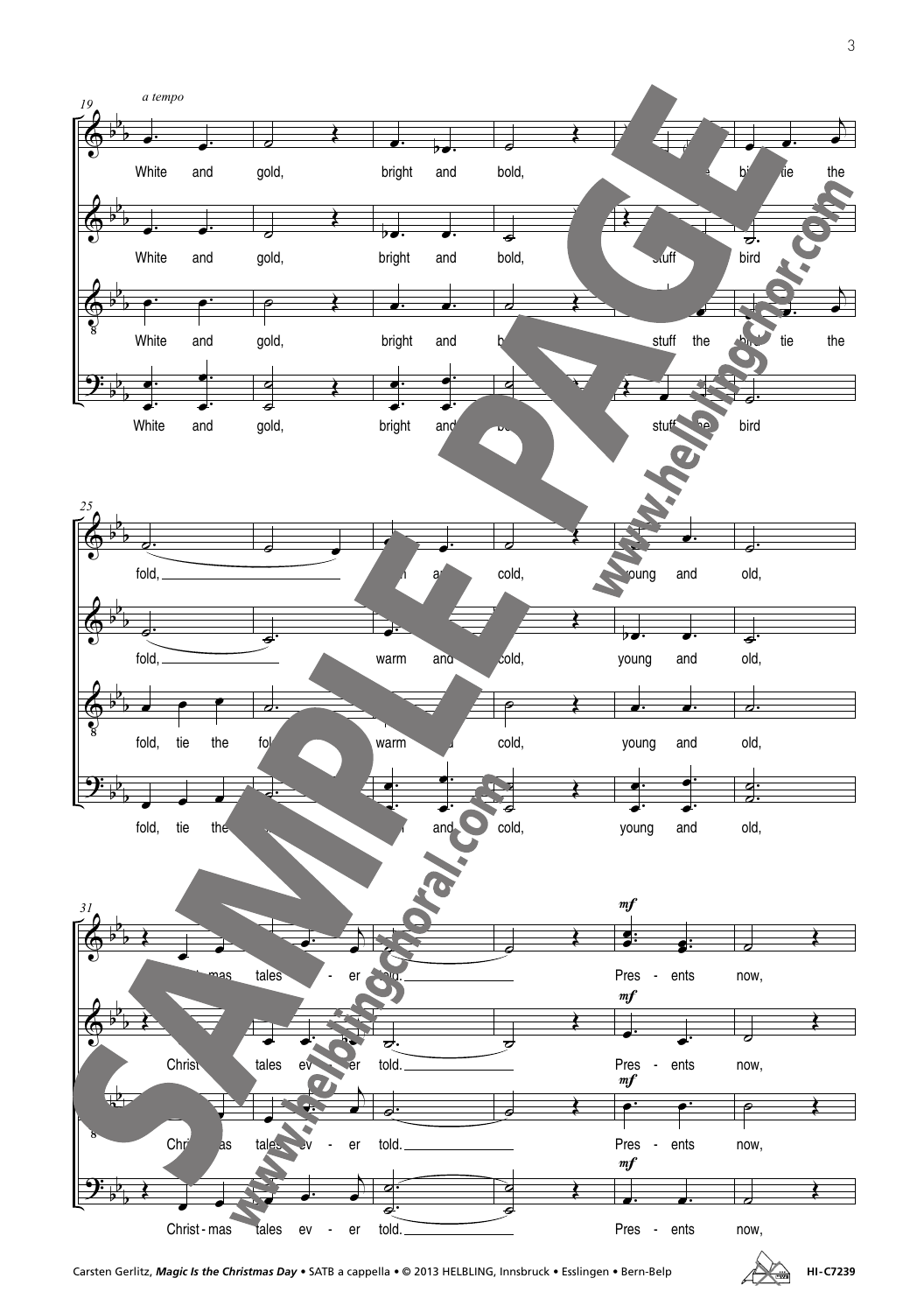

Carsten Gerlitz, *Magic Is the Christmas Day* • SATB a cappella • © 2013 HELBLING, Innsbruck • Esslingen • Bern-Belp **HI-C7239**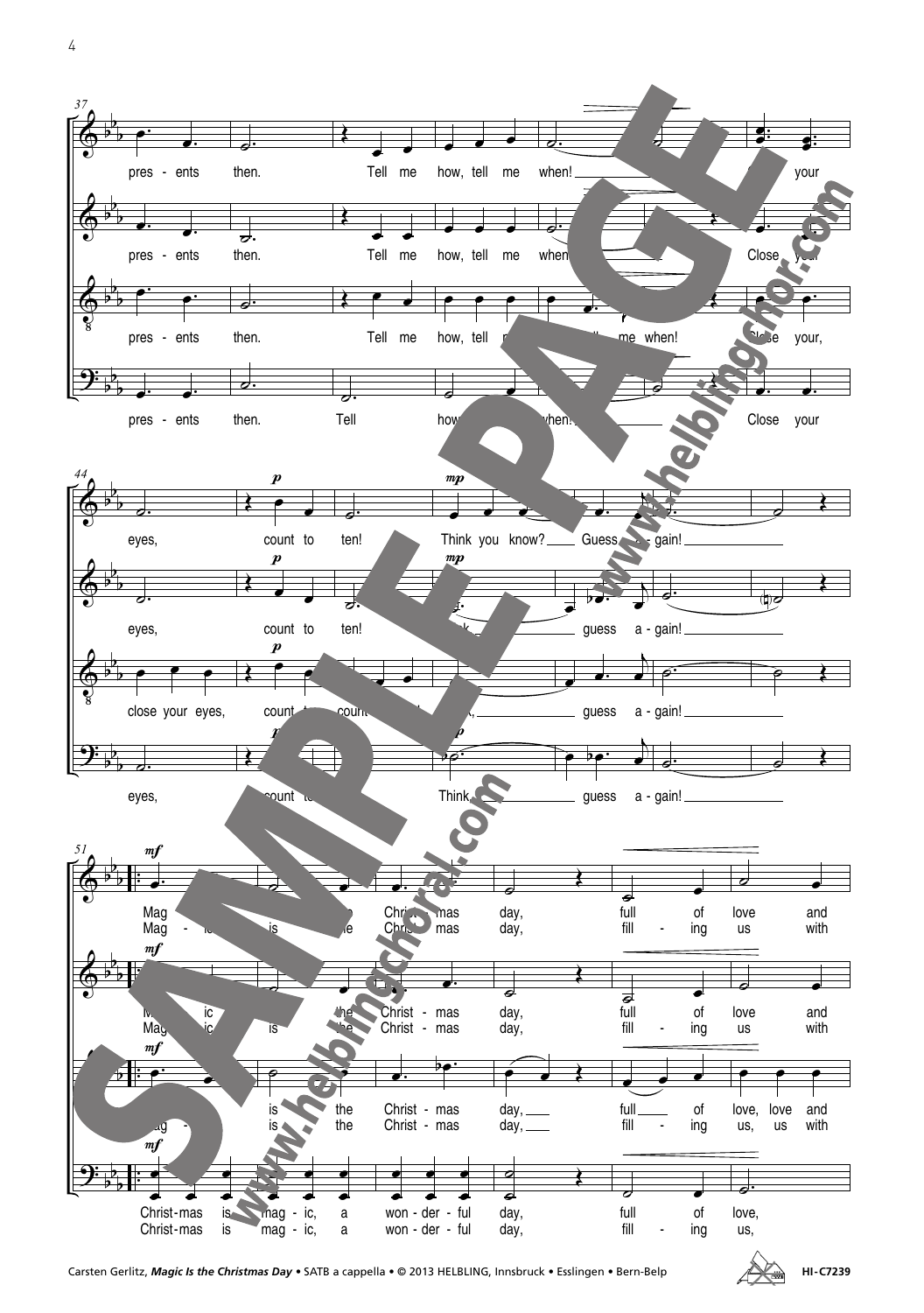

Carsten Gerlitz, *Magic Is the Christmas Day •* SATB a cappella *•* © 2013 Helbling, Innsbruck *•* Esslingen *•* Bern-Belp **HI-C7239**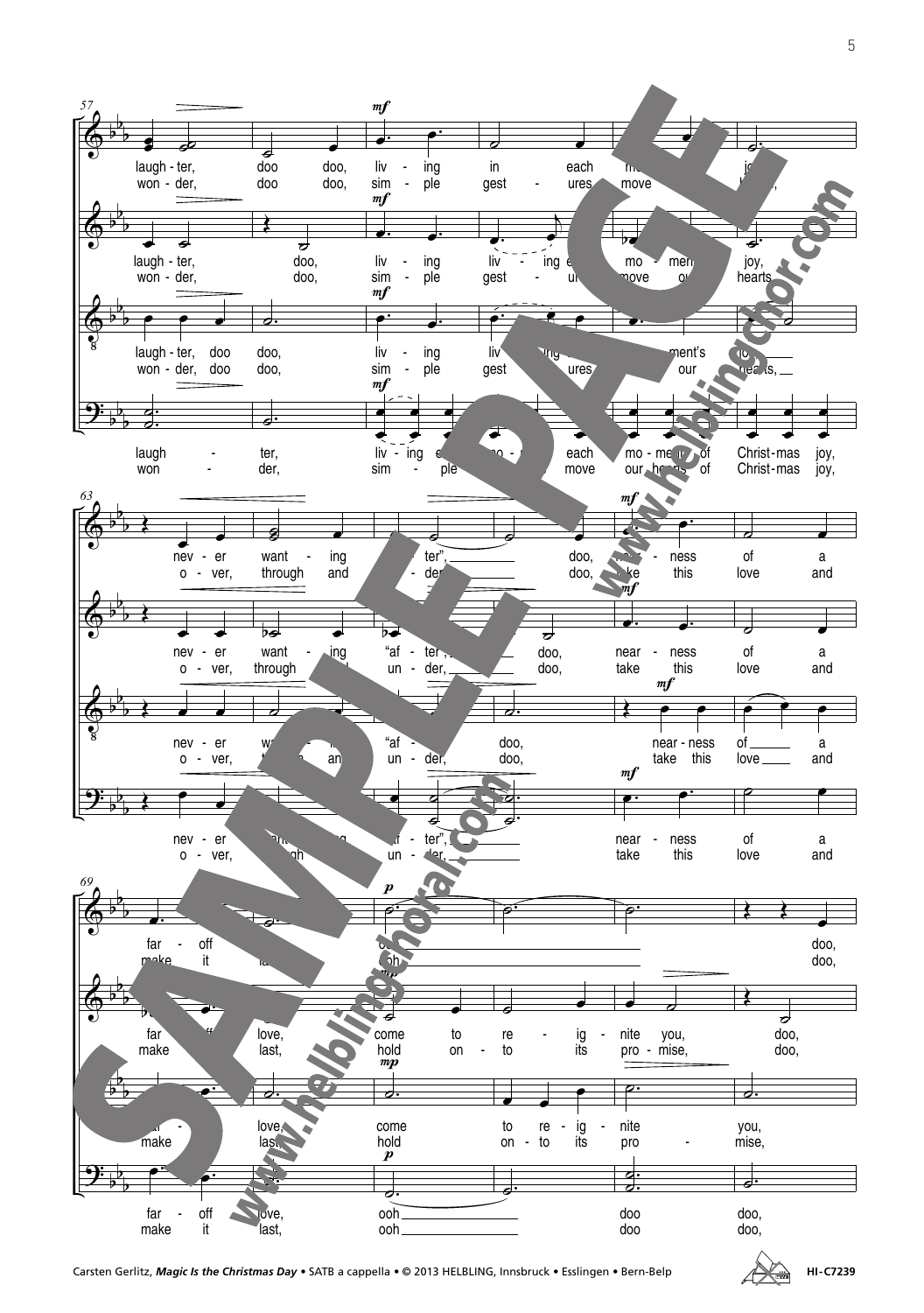

Carsten Gerlitz, *Magic Is the Christmas Day* • SATB a cappella • © 2013 HELBLING, Innsbruck • Esslingen • Bern-Belp **HI-C7239**